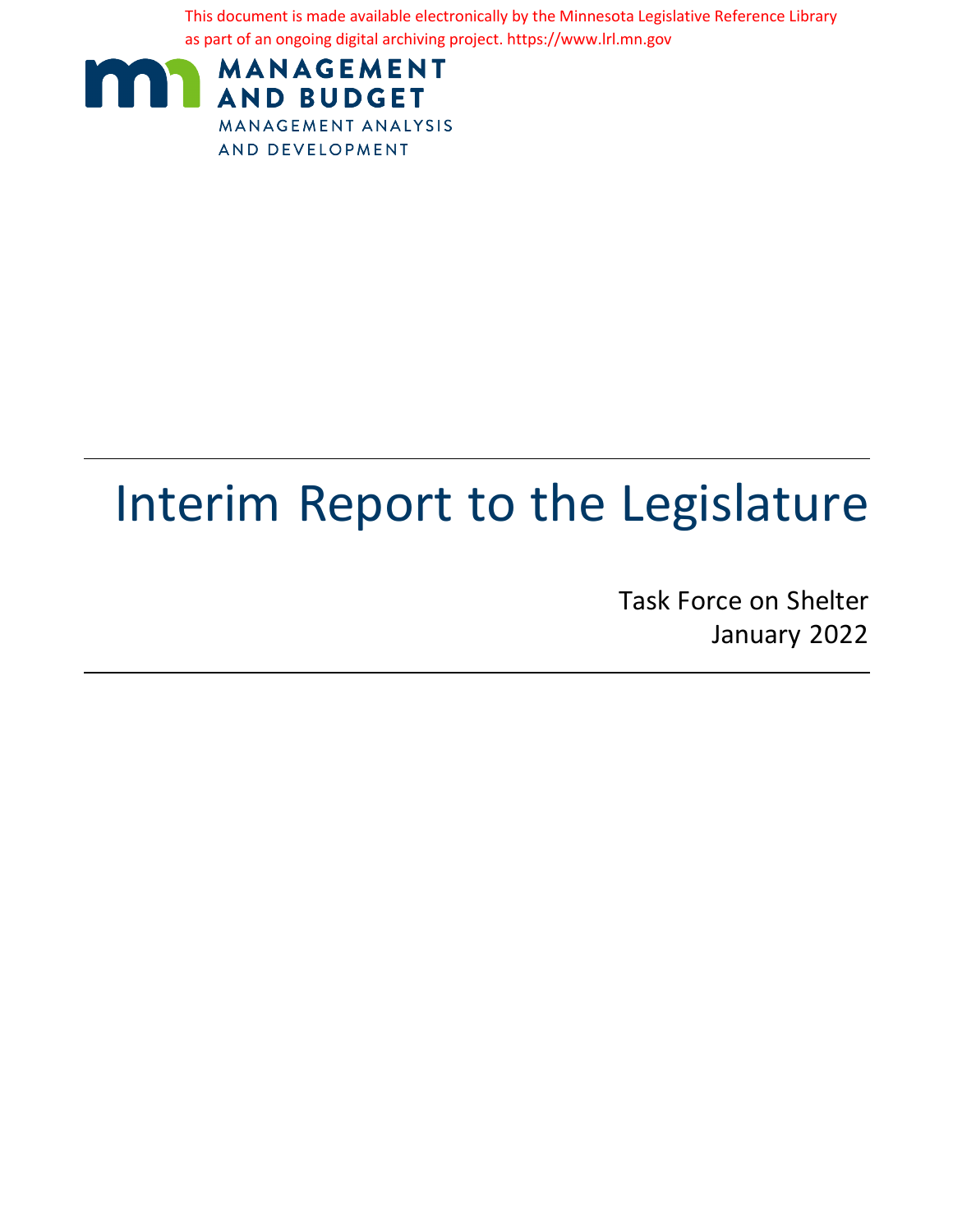### **Project Team**

Kristina Krull

### **Enterprise Director**

Beth Bibus

### **Contact Information**

Telephone: 651-259-3800 Email: Management.Analysis@state.mn.us Website: mn.gov/mmb/mad

Address: 658 Cedar Street Centennial Office Building Room 300 Saint Paul, Minnesota 55155

### **Management Analysis and Development**

Management Analysis and Development is Minnesota government's in-house fee-for-service management consulting group. We have over 35 years of experience helping public managers increase their organizations' effectiveness and efficiency. We provide quality management consultation services to local, regional, state, and federal government agencies and public institutions.

### **Alternative Formats**

To request a reasonable accommodation and/or alternative format of this document contact us at 651-259- 3800, Management.Analysis@state.mn.us, or [accessibility.mmb@state.mn.us](mailto:accessibility.mmb@state.mn.us).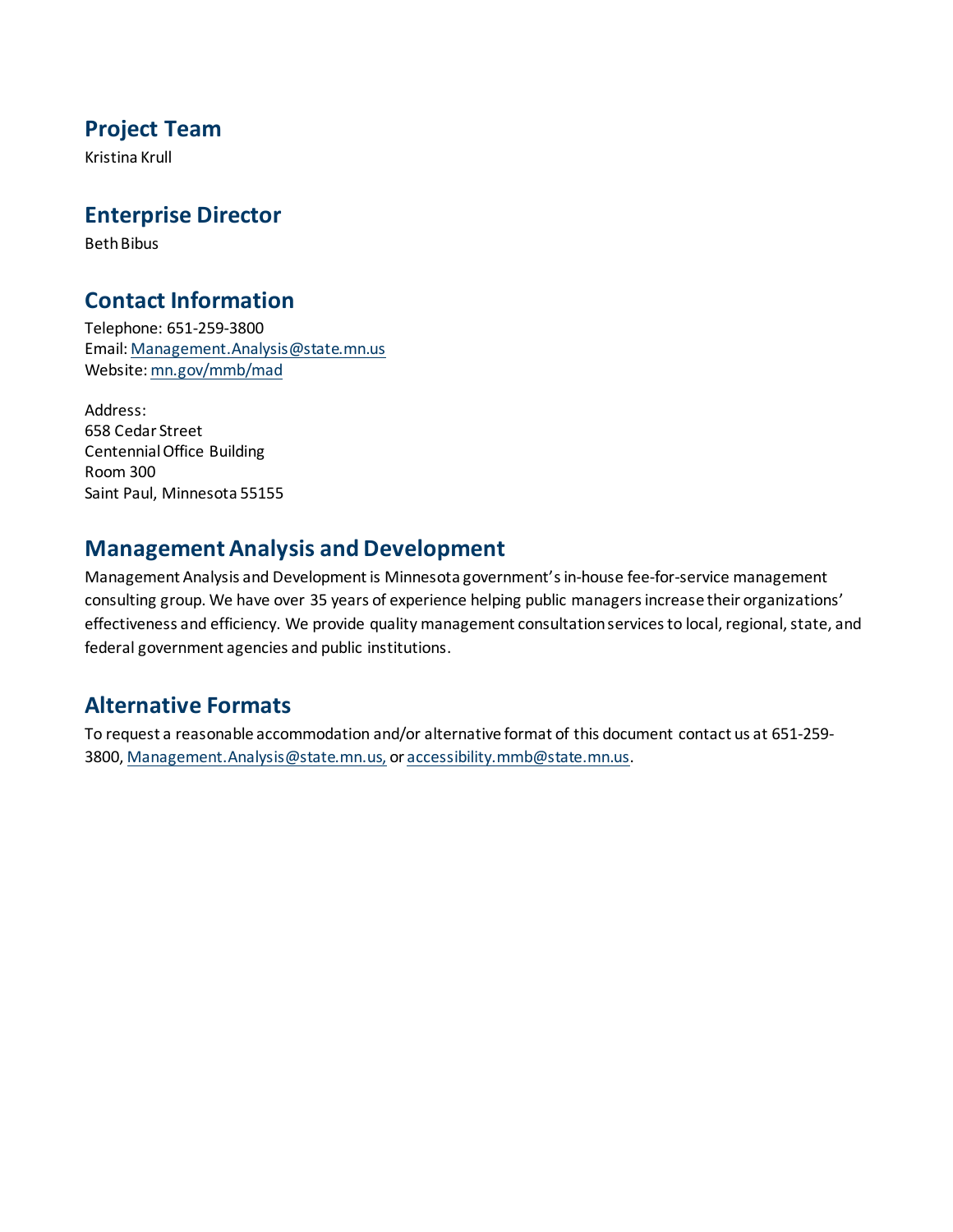## **Table of contents**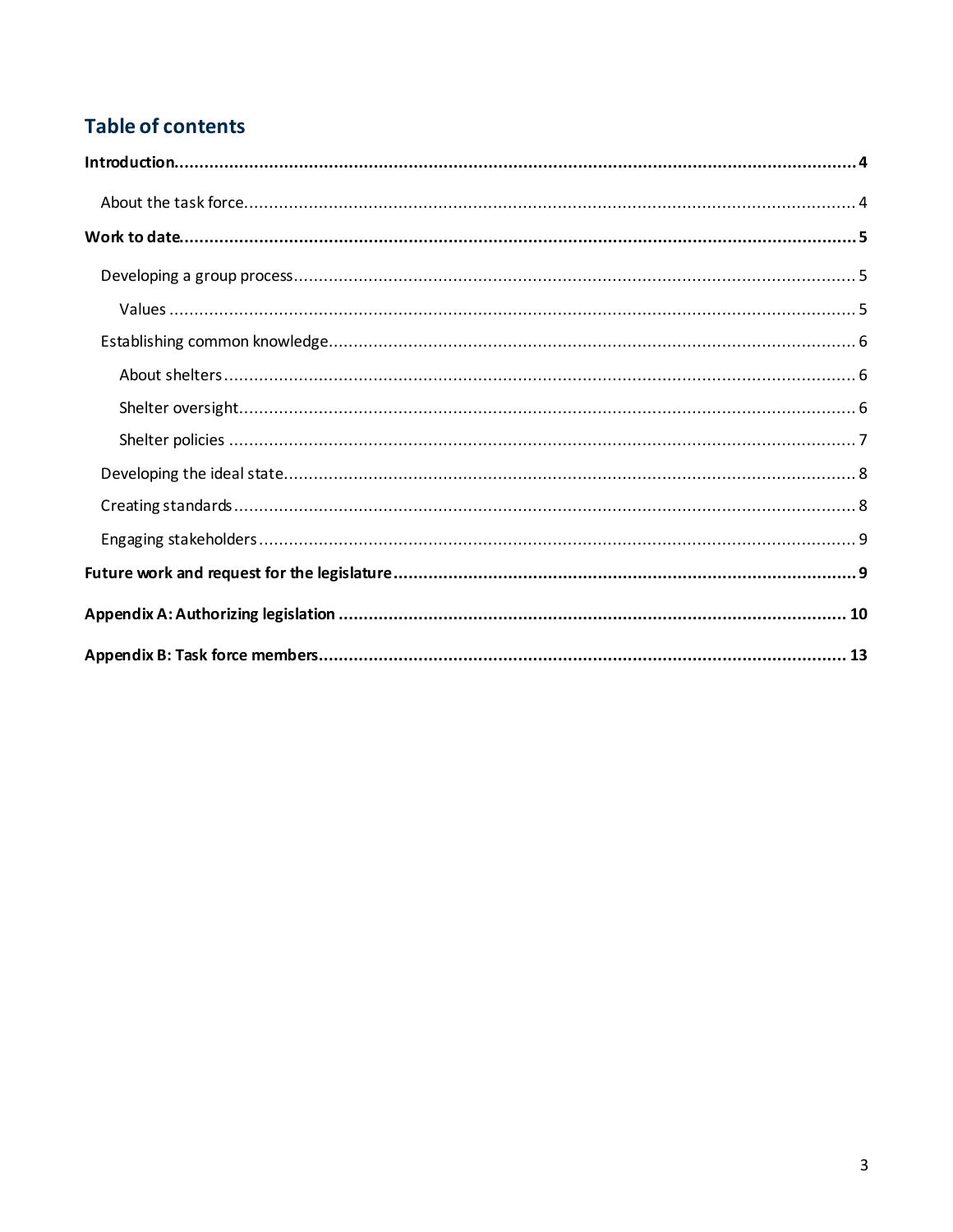# <span id="page-3-0"></span>**Introduction**

The task force on shelter is required to submit two reports to the legislature: one no later than February 1, 2022, and one no later than August 31, 2022. This report will describe the work accomplished to date, and the second report will include recommendations to the legislature.

## <span id="page-3-1"></span>**About the task force**

In 2021, the Minnesota legislature authorized a task force on shelter. The legislature charged the group to:

- 1. Examine existing shelter policies and practices in shelters of all types, including shelter in the sevencounty metropolitan area, suburbs, and greater Minnesota, and shelter for single adults, families, and survivors of domestic violence.
- 2. Engage stakeholders, which include but are not limited to:
	- i. shelter providers
	- ii. people who have experienced homelessness and resided in shelter
	- iii. relevant state and local agencies
	- iv. other persons or organizations with expertise in homelessness
- 3. Make recommendations to the legislature regarding standards that will strengthen the shelter system and ensure that shelters have the ability and resources to provide safe and appropriate shelter services to those who need them.

The task force consists of twenty-four members, including state, city, and county representatives, public members who have experienced homelessness, advocacy organization representatives, and shelter provider representatives. See Appendix A on pag[e 10](#page-9-0) for the full legislation, and Appendix B on pag[e 13](#page-12-0) for a list of task force members.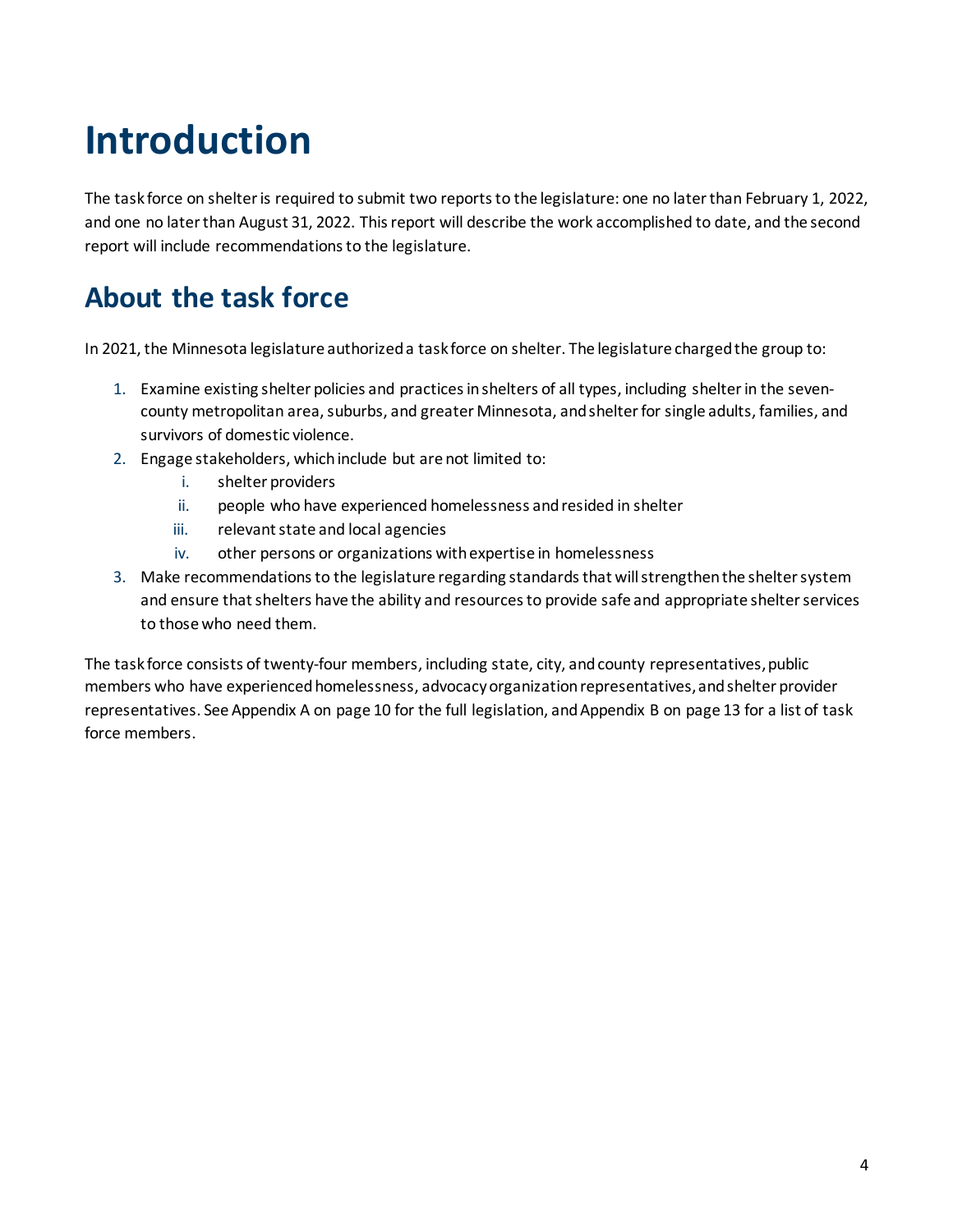# <span id="page-4-0"></span>**Work to date**

The full task force met six times between August 2021 and January 2022. This section describes what the group has accomplished so far.

# <span id="page-4-1"></span>**Developing a group process**

The first two task force meetings were dedicated to establishing a group process. The group elected a chair, agreed to a meeting schedule, created ground rules, and discussed how to make final decisions. The task force also created values for how they plan to operate, which are shared below.

### <span id="page-4-2"></span>**Values**

- 1. **Liberation**: We believe in freedom for people residing in all kinds of shelter and experiencing homelessness outside of shelter. We support the creation of liberating structures and removing barriers that oppress.
- 2. We will **center those closest to the experience** in our work, how we listen, and recommendations we put forward. This means listening to people with lived experience and deferring to and giving more weight to people who have historically been disenfranchised. We value a human-centered, not systemcentered approach where people are seen holistically.
- 3. We value and are committed to **actionable solutions across the State**. We know that homelessness is a statewide issue and that each community has a need to balance the universal rights of people experiencing homelessness with the specific challenges within their community. We will share what we learn, educate, and advocate.
- 4. **Trust:** To do our work authentically and create change, we need to build relationships, which require trust. Only then are we able to foster and support transformation.
- 5. **Dignity:** Persons who are experiencing homelessness and residing in shelter are entitled to a basic set of rights, dignity, accessibility, and **safety** as defined by people experiencing homelessness themselves.
- 6. **Responsiveness:** We value and are committed to **inclusivity**, engaging with an open mind, and will strive to understand with **empathy**.
- 7. **Equity:** We will practice **cultural responsiveness and humility**, acknowledging that homelessness and housing instability disproportionately affect People of African heritage, Black people, Indigenous people, People of Color, LGBTQIA2S+ people, and people with disabilities.
- 8. **Responsibility:** We understand the importance of this work and are accountable to people served and our broader communities in the decisions we make, and recommendations we put forward. We are responsible for holding meetings in an accessible way and operating accessibly (physical and sensory accessibility).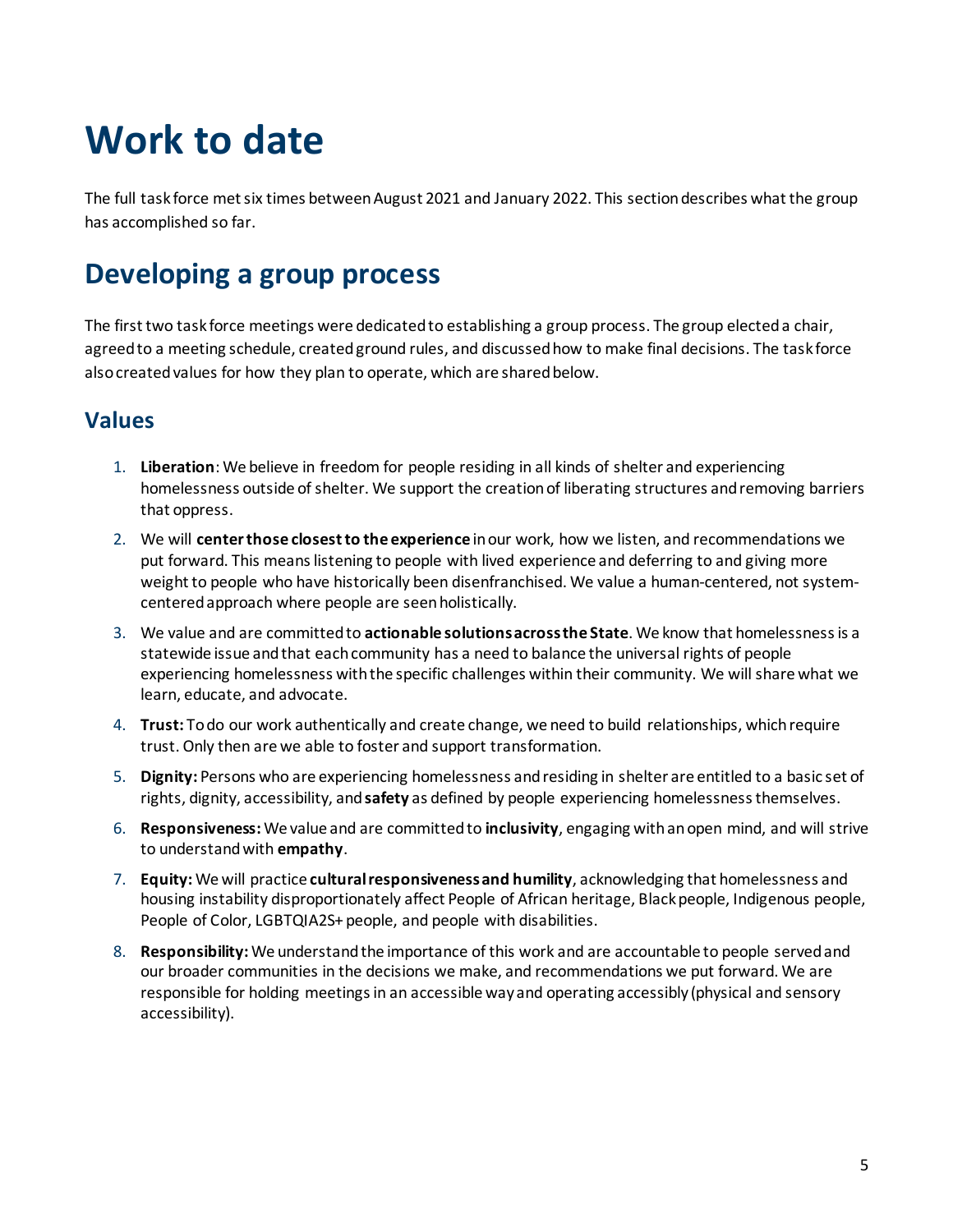# <span id="page-5-0"></span>**Establishing common knowledge**

In the fall, the task force worked to establish common knowledge around the topic. Members developed a list of questions they would need answers to in order to develop standards and oversight structures, and then they shared their collective knowledge to answer each other's questions. Topics included what shelters look like in Minnesota, how oversight currently works, and what sorts of policies shelters currently have. The next three sections provide an overview of some of the information the group has collected to date.

## <span id="page-5-1"></span>**About shelters**

Broadly speaking, shelters are temporary residences for people experiencing homelessness. It is unclear how many shelters operate in Minnesota because they are not all currently licensed facilities, and because there is some gray area in what counts as a shelter. For example, some programs that operate as supportive housing could also be considered shelter programs. The Minnesota Department of Human Services (DHS) provided a list of 172 shelters in the state that staff are aware of, but these are likely not all the shelters that exist.

Shelters can generally be described in three ways:

- 1. By populations served:
	- a. Families with children
	- b. Childless adults
	- c. Unaccompanied youth
	- d. Survivors of domestic violence (these typically serve both families and individual survivors)
- 2. By physical setup:
	- a. Self-contained, 24-hour facilities (these typically serve families and domestic violence survivors)
	- b. Overnight-only facilities (these typically serve childless adults)
	- c. Rotating churches (these may be associated with a day center)
	- d. Hotels paid by a government body or nonprofit, including hotel vouchers
- 3. By funding model:
	- a. Directly operated by a government body
	- b. Nonprofit funded by and contracted with a government body
	- c. Privately operated with no government funding; these are typically church-affiliated

Access to shelter varies widely across the state. Some areas have a coordinated access and prioritization system for shelters; others do not or have no physical shelter provider at all. Outside of the Twin Cities, local government is rarely involved in providing or managing shelter funding and access.

### <span id="page-5-2"></span>**Shelter oversight**

Shelters are subject to different oversight requirements and systems depending on their location, their services, and their funding. Oversight may occur at a local, state, and/or federal level.

Some shelters are currently licensed at a state level. They may be licensed by the Minnesota Department of Health (MDH) and/or by DHS. MDH or a local delegated government entity provides board and lodging licenses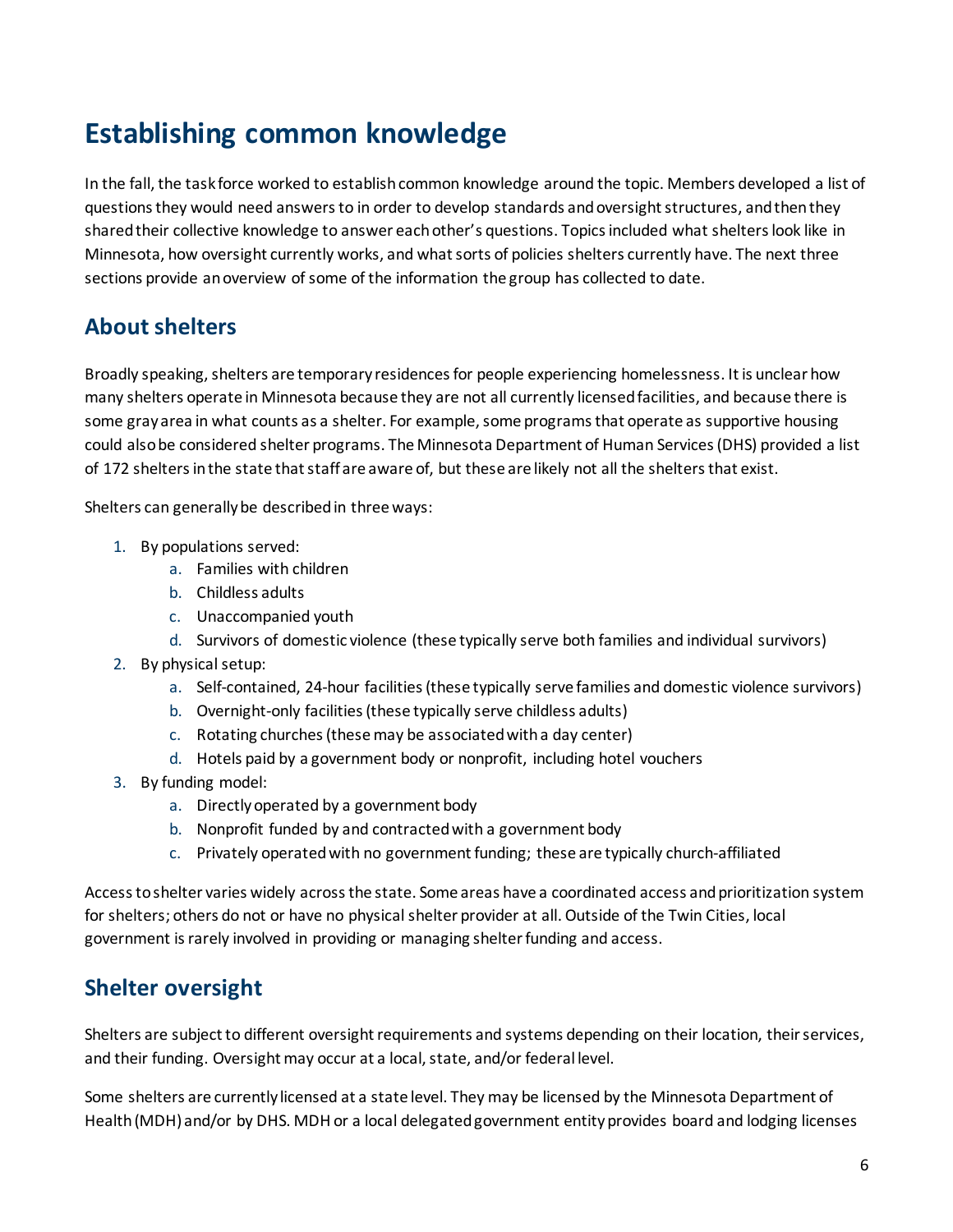to some facilities, but those are only facility licenses for health and safety. DHS does require licenses for shelters that provide services to minors and enforces statutory standards for those facilities, their staff, and their services. Adult shelters receiving Housing Support funds are required to have a license or registration.

The state also has some oversight of shelters that receive certain types of funding. For example, shelters receiving grants from the DHS Office of Economic Opportunity must submit written standards that are developed by the provider or local Continuum of Care. These standards include eligibility, intake, length of stay, and discharge/appeals policies. DHS must approve these standards, and enforces them through staff monitoring visits, periodic file reviews, and reporting. Providers who consistently fail to meet the agreed-upon standards are required to develop a quality improvement plan in conjunction with DHS.

In another example of state oversight, shelters receiving standard Housing Support funding typically have a Housing Support agreement, which is signed and managed at the county or tribal level. A Housing Support agreement requires compliance with Minnesota Statute 256I and, by extension, applicable licensing standards for the location/authorization (this often means boarding and lodging license requirements). County and tribal planners are responsible for reviewing policies and managing compliance. Counties and tribes may have separate agreements with providers with additional standards that exceed or are not covered in the Housing Support agreement.

On top of state oversight, shelters may also be subject to some federal requirements. Some standards about accessibility and discrimination—such asthe Fair Housing Act, Section 504 of the Rehabilitation Act, and Title III of the Americans with Disabilities Act—should in theory apply to most shelters. Other federal standards depend again on the facility's services and funding.

Cities or counties may add their own requirements to shelter providers in their area. For example, the City of Minneapolis has zoning requirements covering proximity to other shelters, physical characteristics of the building, and an approved management plan. Hennepin County includes performance standards in the contracts of shelter providers that are receiving county funding, which are modeled on the Street Voices of Change Shelter Bill of Rights.

## <span id="page-6-0"></span>**Shelter policies**

Shelter policies vary widely. As discussed earlier, some shelters must have certain policies approved by a governmental entity.

Some example topics covered by shelter policies are listed below. This is not an exhaustive list and is only meant to give an idea of what types of policies exist.

- **Service animals and pets:** What types of animals can residents bring with them?
- **Length of stay:** How long can a resident stay at a shelter? Can they re-enter a shelter?
- **Shelter staff hiring and training:** What are the requirements for shelter staff to be hired? What training must they go through after hiring?
- **Physical environment:** How accessible are facilities to people with disabilities? How can residents store personal belongings?
- **Supportive resources:** Do residents get a case manager? Do they get support to transition to more permanent housing?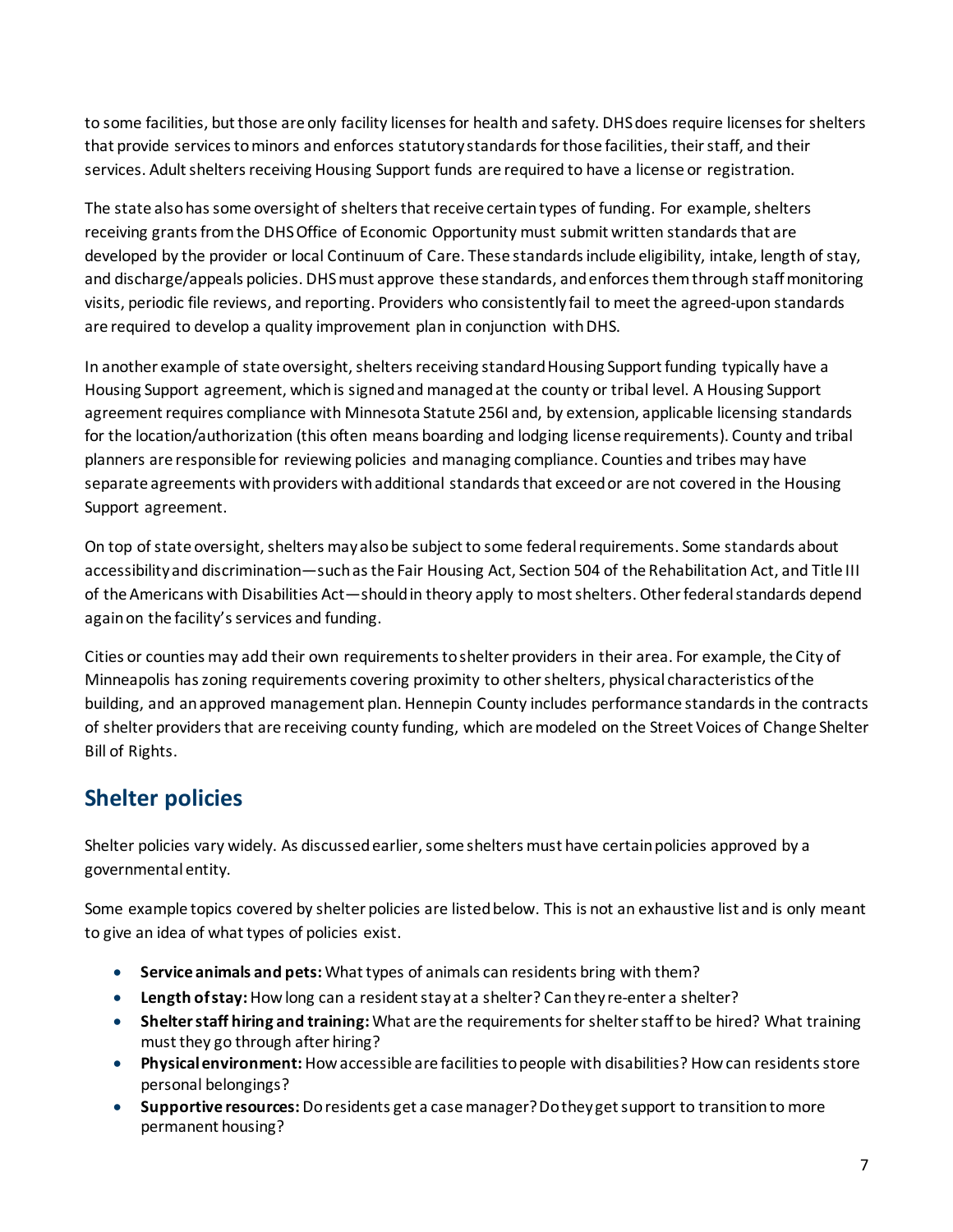- **Financial policies for residents:**How much and how do residents pay for their stay, if at all?
- **Resident grievances:** What happens when a resident has a complaint?
- **Separation from shelter:** What happens when a resident transitions to another housing situation? Under what situations can a resident be asked to leave the shelter?

State law dictates some of these policies at a high level for shelters serving minors, which are currently licensed by DHS. For example, license holders must document specific information about residents at or after intake, have no eject policies, and follow certain rules about managing residents' property.

# <span id="page-7-0"></span>**Developing the ideal state**

The task force discussedwhat the ideal shelter experience should be like for residents. This conversation will inform how they approach developing standards and how they evaluate their eventual recommendations. The conversation centered the point of view of a hypothetical resident. The themes from the conversation are below.

In my ideal shelter experience:

- I am safe throughout my experience.
- I feel:
	- o Hopeful
	- o Cared for, valued
	- o Heard
	- o Treated with dignity
	- $\circ$  Like I can be my full self; my experiences and my cultural background and practices will be respected and valued
- I receive holistic services; I get help connecting to other resources/more permanent housing solutions.
- I can fully access services and facilities, regardless of any disabilities I have or languages I speak.
- No wrong door process: I get transitioned to a place that better meets my needs if necessary.
- I have privacy: I have a place for personal belongings, a place that feels more my own.
- My identity is protected in those spaces.
- There is a paperwork trail of my time there: for voting, about discipline, etc.

## <span id="page-7-1"></span>**Creating standards**

Members have started drafting standards for the provision for shelter. They are working in small groups between task force meetings to create and revise language. They will continue to provide feedback to each other to refine the standards, and will adjust the language based on stakeholder feedback.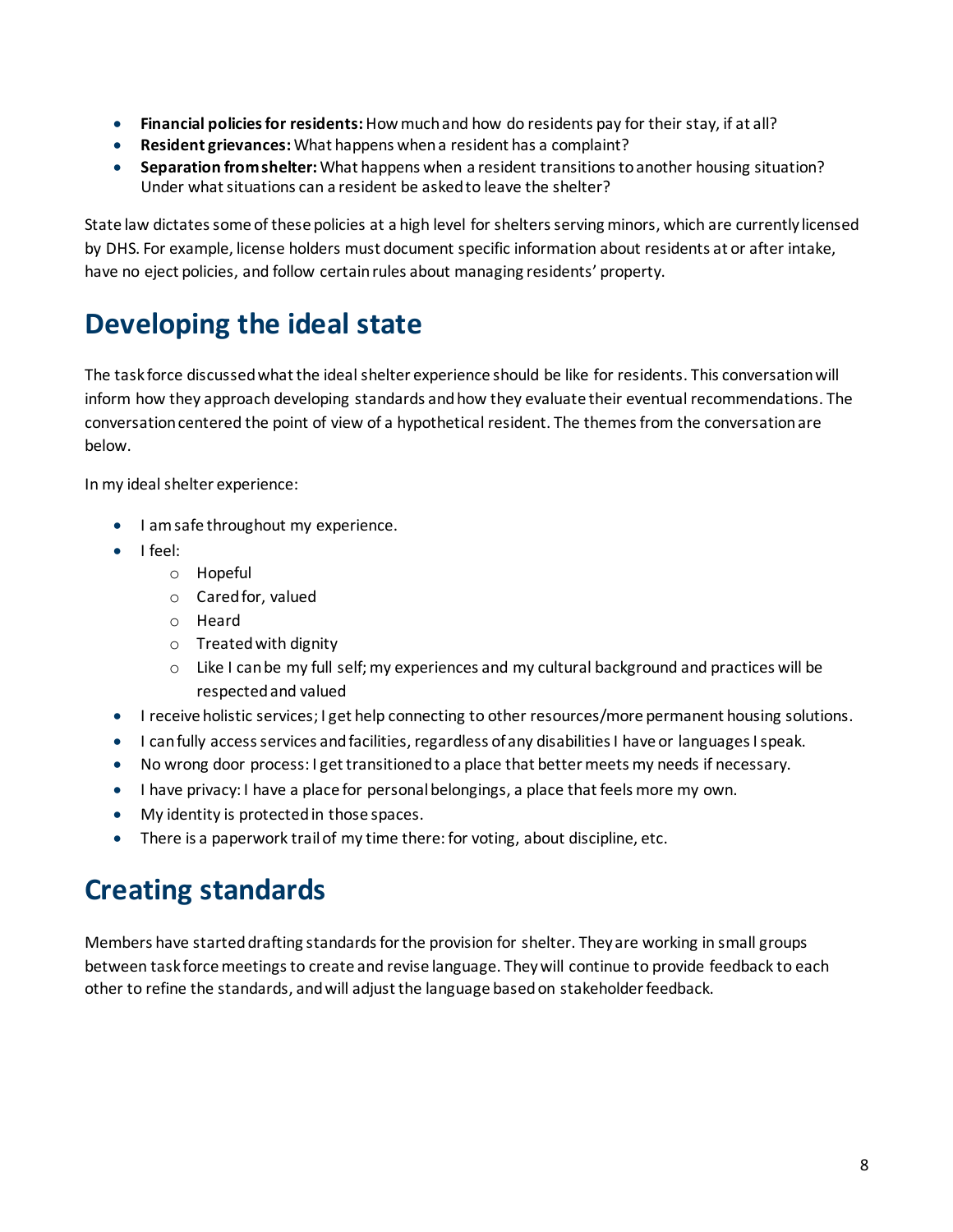# <span id="page-8-0"></span>**Engaging stakeholders**

The task force intends to conduct stakeholder engagement throughout the rest of the group's existence. So far, some members have reached out to shelters to learn about their policies and oversight to help the group come to a common understanding.

As a first phase of engagement, the task force's stakeholder engagement subgrouphas planned listening sessions with providers and people who have experienced homelessness. The subgroup is also coordinating with existing, external groups to attend their meetings in January and February 2022. In addition to those approaches, the group has created phone, email, mail, and online form options for stakeholders to share their thoughts. The task force is launching a GovDelivery email list of stakeholders who might like to know about upcoming input opportunities. The task force will revise its approaches as it gains more experience in engaging the public.

Given the disproportionate impact of homelessness on Indigenous persons in Minnesota, and the lack of a seat for tribal governments on the task force, members intend to deliberately connect with tribal nations on this issue.

# <span id="page-8-1"></span>**Future work and request for the legislature**

The legislation enabling the task force states that the group must submit its final report by August 31, 2022. The group is concerned that it will not be able to accomplish the large task in front of it by this date, and requests a legislative extension to submit its report by December 31, 2022. Members believe the additional time will allow the group to conduct better stakeholder engagement and to discuss how their recommendations may need to be adjusted for geographical regions and different populations.

The task force will continue to meet through August 2022, and beyond if the legislature approves the request for extension. Future work includes further developing standards, conducting more stakeholder engagement, and exploring oversight options. The August report will include the recommendations required by law.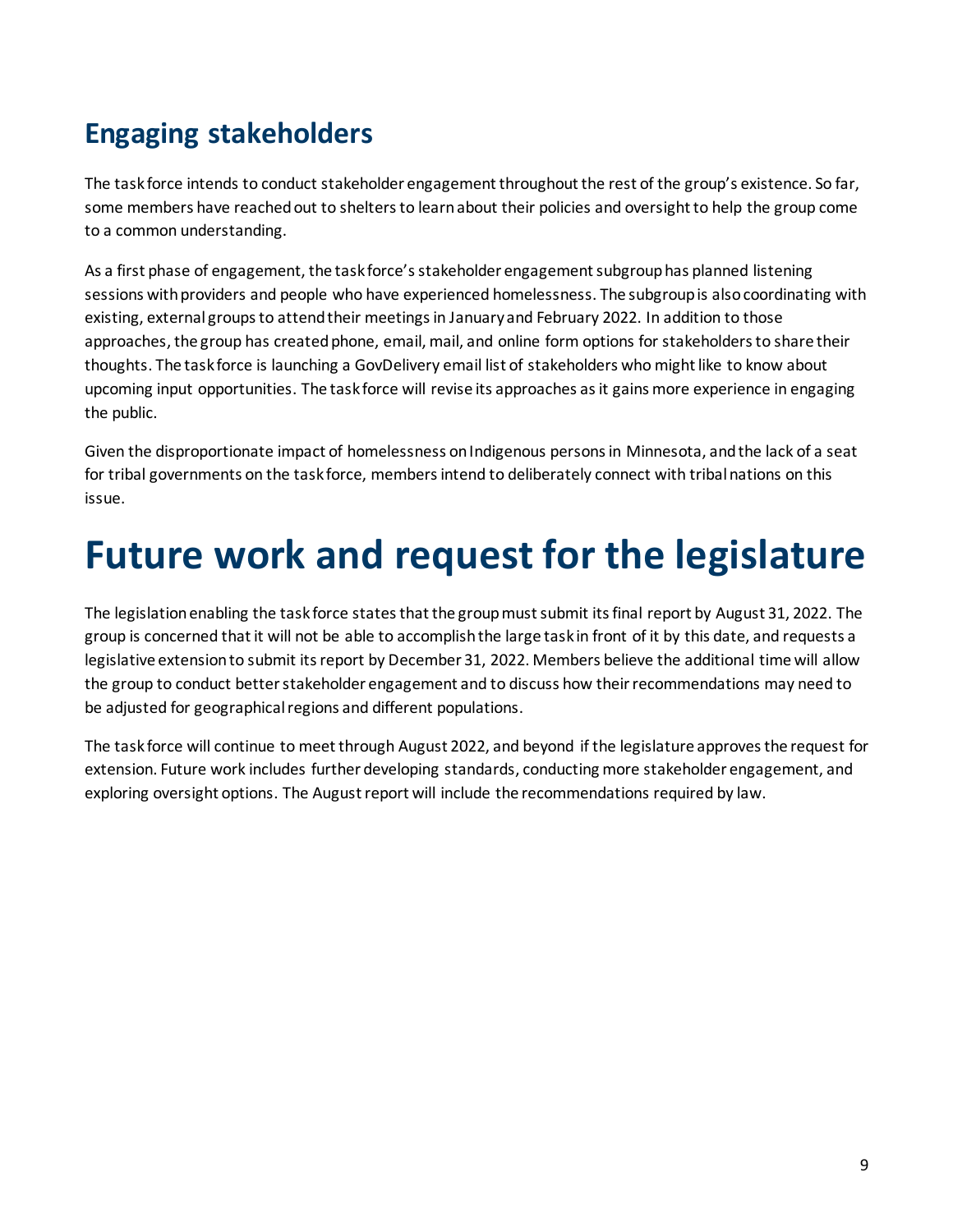# <span id="page-9-0"></span>**Appendix A: Authorizing legislation**

**Laws of Minnesota 2017, 1st Spec. Sess. chapter 8, article 6, section 1. Task Force on Shelter.**

#### **Subdivision 1. Definitions.**

- a) For purposes of this section, the following terms have the meanings given.
- b) "Director"means the state director of the Minnesota Interagency Council on Homelessness.
- c) "Homeless" or "homelessness"means lacking a fixed, regular, and adequate nighttime residence.
- d) "Resident"means a person residing in a shelter, including all members of a family unit.
- e) "Shelter"means an indoor sleeping and sanitary dwelling, whether in a fixed or rotating location, intended for individuals and families experiencing homelessness, provided by a unit of government, a nonprofit organization, or a place of worship.

#### **Subdivision 2. Establishment.**

A task force on shelter is established to:

- 1) develop standards for the provision of shelter; and
- 2) examine the need for, and the feasibility and cost of, establishing state oversight of shelter.

#### **Subdivision 3. Membership.**

- a) The task force consists of the following 24 members appointed by the director:
	- 1) the commissioner of human services, or a designee;
	- 2) the commissioner of corrections, or a designee;
	- 3) the commissioner of health, or a designee;
	- 4) the commissioner of public safety, or a designee;
	- 5) the commissioner of transportation, or a designee;
	- 6) the commissioner of veterans affairs, or a designee;
	- 7) three public members who have experienced homelessness and resided in a shelter, at least one of whom has resided in a shelter in greater Minnesota;
	- 8) one public member who has experienced homelessness and chose to remain unsheltered;
	- 9) one representative of Street Voices of Change;
	- 10) one representative of Freedom from the Streets;
	- 11) two representatives from organizations that advocate on behalf of persons with disabilities;
	- 12) one representative from an organization that advocates on behalf of persons experiencing homelessness;
	- 13) one representative from an organization that provides legal services to persons experiencing homelessness;
	- 14) four representatives of organizations representing shelter providers, two of which must provide shelter in the seven-county metropolitan area, two of which must provide shelter in greater Minnesota, one of which must also provide shelter to families, and one of which must also be a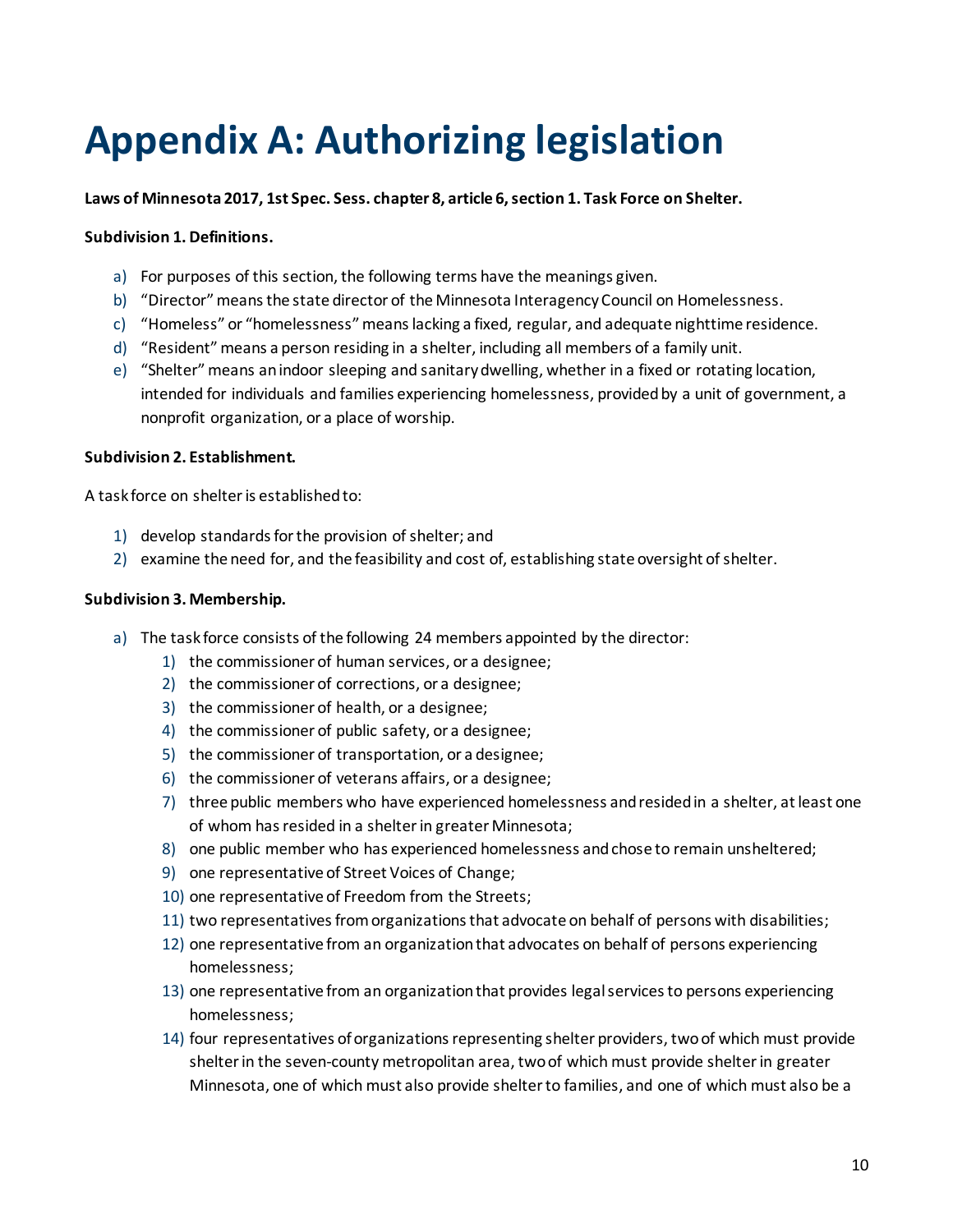victim service provider that is funded to provide shelter to survivors of domestic violence and sexual assault;

- 15) two representatives from cities, one representing a metropolitan city and the other representing a city in greater Minnesota; and
- 16) two representatives from counties, one representing a metropolitan county and the other representing a county in greater Minnesota.
- b) Appointments must be made no later than August 1, 2021.
- c) Task force members shall serve without compensation, except for public members. Members eligible for compensation shall receive expenses as provided in Minnesota Statutes, section 15.059, subdivision 6.
- d) Vacancies shall be filled by the director consistent with the qualifications of the vacating member required by this subdivision.

#### **Subdivision 4. Meetings; officers.**

- a) The director shall convene the first meeting of the task force no later than August 15, 2021, and shall provide physical or virtual meeting space as necessary for the task force to conduct its work.
- b) At its first meeting, the task force shall elect a chair and vice-chair from among the task force members and may elect other officers as necessary.
- c) The task force shall meet at least once every two months.
- d) Meetings of the task force are subject to Minnesota Statutes, chapter 13D.

### **Subdivision 5. Duties.**

The task force must:

- 1) examine existing shelter policies and practices in shelters of all types, including shelter in the sevencounty metropolitan area, suburbs, and greater Minnesota, and shelter for single adults, families, and survivors of domestic violence;
- 2) engage stakeholders, which include but are not limited to:
	- i. shelter providers;
	- ii. people who have experienced homelessness and resided in shelter;
	- iii. relevant state and local agencies; and
	- iv. other persons or organizations with expertise in homelessness; and
- 3) make recommendations to the legislature regarding standards that will strengthen the shelter system and ensure that shelters have the ability and resources to provide safe and appropriate shelter services to those who need them.

#### **Subdivision 6. Administrative support.**

The Minnesota Housing Finance Agency must provide administrative support and meeting space for the task force.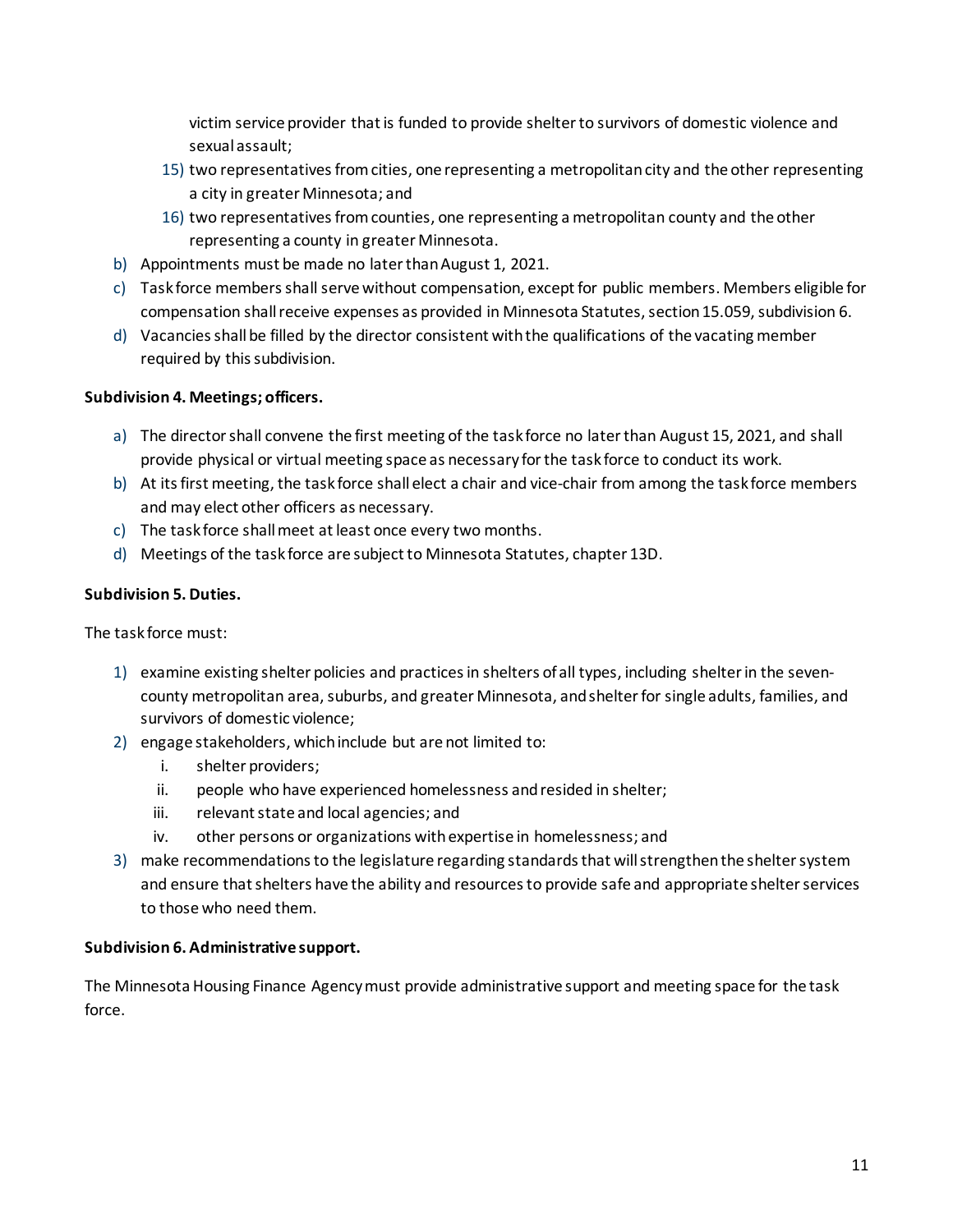#### **Subdivision 7. Report.**

- a) No later than February 1, 2022, the task force shall submit an initial report to the chairs and ranking minority members of the house of representatives and senate committees and divisions with jurisdiction over housing and preventing homelessness on its findings and recommendations.
- b) No later than August 31, 2022, the task force shall submit a final report to the chairs and ranking minority members of the house of representatives and senate committees and divisions with jurisdiction over housing and preventing homelessness on its findings and recommendations.

#### **Subdivision 8. Expiration.**

The task force expires the day following submission of the final report under subdivision 7.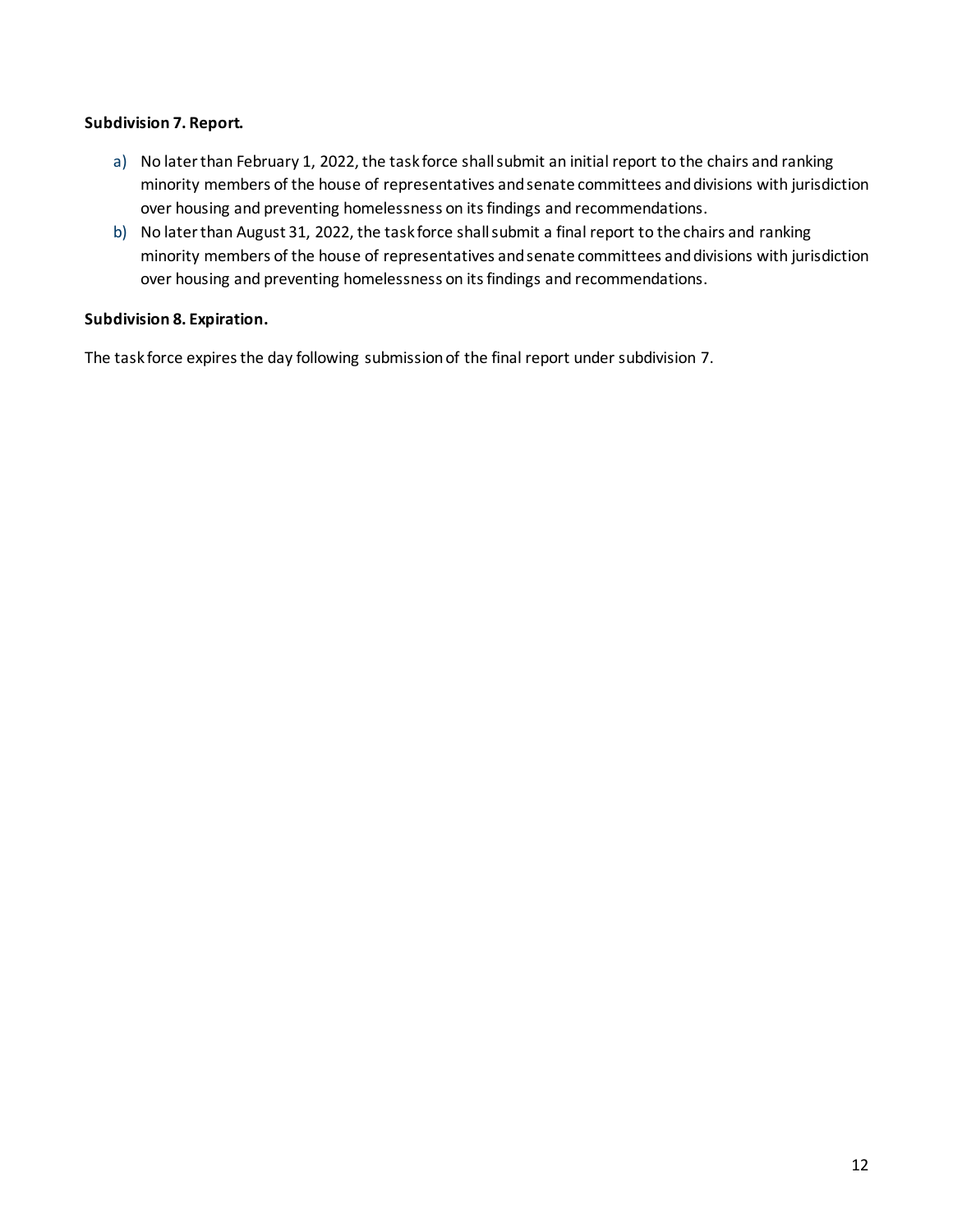# <span id="page-12-0"></span>**Appendix B: Task force members**

The following members were appointed to the task force. As of report writing, two positions are vacant.

| <b>Member name</b>  | Designated seat                                                                   | <b>Other organization affiliation</b>         |
|---------------------|-----------------------------------------------------------------------------------|-----------------------------------------------|
| Andrea Simonett     | Department of Human Services                                                      |                                               |
| Ariana Daniel       | Shelter Provider (Greater MN)                                                     | Servants of Shelter in International<br>Falls |
| David Hewitt        | County representative (Metro area)                                                | Hennepin County                               |
| Jonda Crum          | Public member-experienced homelessness and<br>resided in a shelter                |                                               |
| Judy Moe            | Organization that advocates on behalf of persons<br>with disabilities             | <b>Richfield Disability Advocacy</b>          |
| Julie Jeppson       | City representative (Metro area)                                                  | <b>Blaine City Council</b>                    |
| <b>July Vang</b>    | Public member-experienced homelessness and<br>chose to remain unsheltered         |                                               |
| Kate Erickson       | <b>Department of Corrections</b>                                                  |                                               |
| Kevin Formo         | Public member-(Greater MN) experienced<br>homelessness and resided in a shelter   | <b>Churches United Shelter</b>                |
| Kristin Frye        | Freedom from the Streets                                                          |                                               |
| Laura Birnbaum      | County representative (Greater MN)                                                | St. Louis County                              |
| Lauren Ryan         | Department of Public Safety                                                       |                                               |
| <b>Mary Manning</b> | Department of Health                                                              |                                               |
| Mary Riegert        | Organization that advocates on behalf of persons<br>experiencing homelessness     | Minnesota Tribal Collaborative                |
| Nancy Bokelmann     | City representative-Greater MN                                                    | City of Mankato                               |
| Paul Williams       | <b>Veterans Affairs</b>                                                           | <b>Veterans Affairs</b>                       |
| Reed Olson          | Shelter Provider (Greater MN)                                                     | Nameless Coalition in Bemidji                 |
| <b>Rinal Ray</b>    | Shelter Provider (seven-county metro area)                                        | People Serving People in<br>Minneapolis       |
| Ron Elwood          | Organization that provides legal services to<br>persons experiencing homelessness | Legal Services Advocacy Project               |
| Sam Juneau          | Transportation                                                                    | Transportation                                |